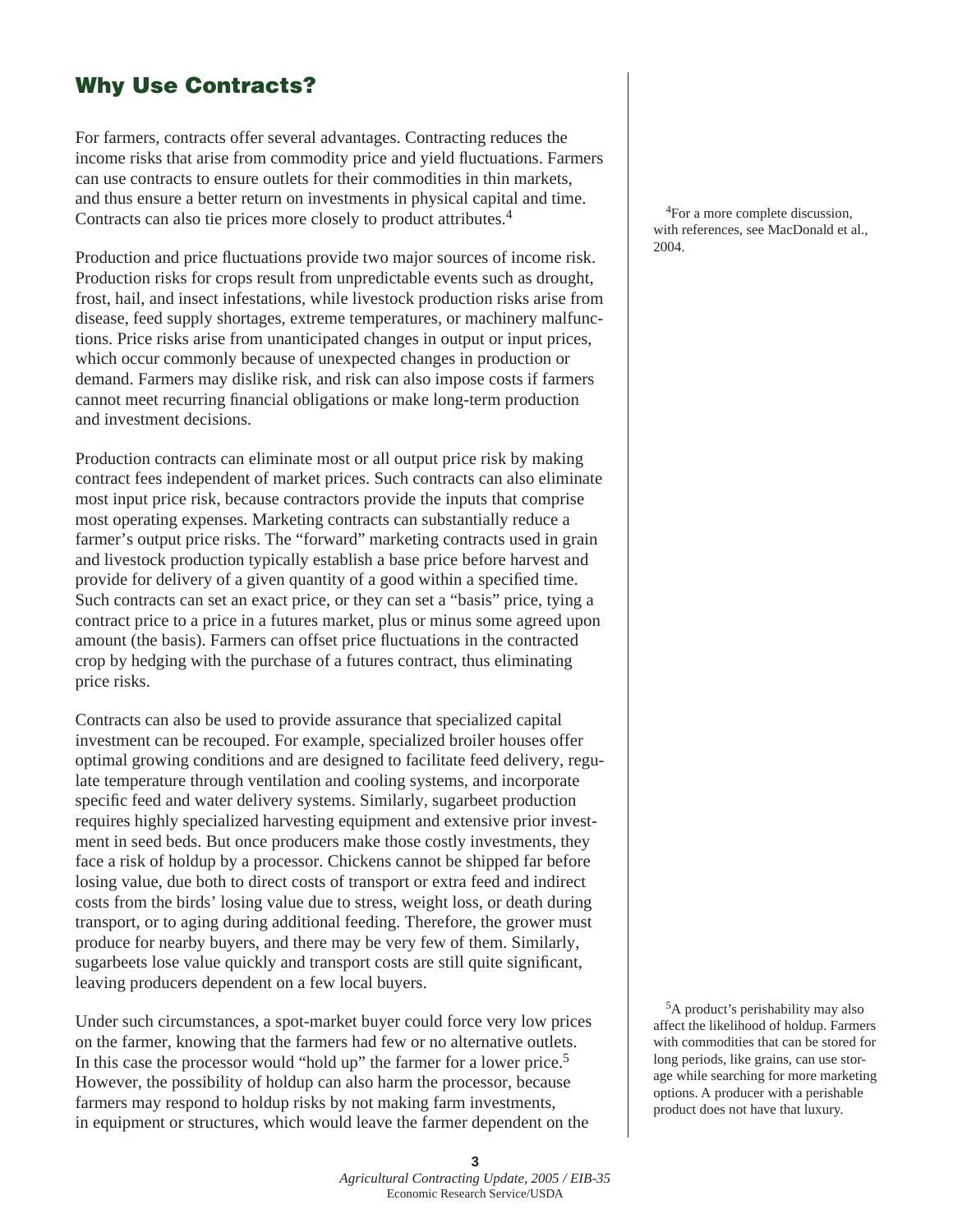goodwill of one buyer. In that case, processors would be unable to elicit investments in technology and expertise that would reduce costs, improve product qualities, and expand their businesses.

Contracts benefit farmers and processors, in this instance, by specifying a compensation scheme with the processor before the investment is made, thus eliminating the risk of holdup. By offering contracts, the processor can obtain investment commitments from farmers and ensure the commodity supply needed to support an expensive investment in processing facilities.

Contracts can also improve product quality. For example, processors of vegetables and fruits require commodities with specific qualities and varieties. Processors can secure the needed qualities and varieties through spot markets if effective measurement technologies and widely understood metrics exist, to be applied at sale. For example, the key distinctive attributes in highprotein soybeans can be precisely measured with near-infrared measurement technology.

But some quality attributes are hard to measure, so quality must be ensured in other ways. Most fresh market lettuce and virtually all processed vegetables are grown under contracts specifying a coordinated production process. These contracts typically specify seed stock, fertilizer and chemical inputs, and product qualities; the contractor may even provide these inputs to the farmer and monitor crop development and production processes through field visits.<sup>6</sup> The contract ensures quality attributes by closely specifying production processes.

Buyers are increasingly interested in identity-preserved products, such as organically produced commodities or specialty grains with specific attributes, which are segregated in the marketing chain. Contracts ensure compliance with identity-preserved standards by controlling production and harvesting practices and by requiring investments in information and measurement at key production stages. Again, attribute certification is met through contractual control and onsite inspection of practices, rather than through information, tests, and warranties from producers.

Agricultural contracts can positively affect production and efficiency throughout the supply chain for products by providing incentives to deliver products that consumers want and by producing products in ways that reduce processing costs and, ultimately, retail prices (RTI International, 2005). However, contracts can also increase certain types of risks for farmers. Although forward marketing contracts can limit price risk, they may commit the farmer to delivering a specific quantity, thus potentially increasing the cost of a production shortfall, if the commitment would have to be met through spot market purchases. Contracts that tie a grower to a single purchaser of a specialized commodity, even if they provide for fair compensation of the grower, still leave the grower subject to default risks should the contractor fail.

Contracts may create long-term holdup risks at the time of contract renewal. Some producers make substantial long-term capital investments as part of livestock or poultry production contracts, and those investments may tie the producer to a single buyer. If the contract covers a shorter term than the life

6Such contracts, which tie input purchases to commodity sales by setting price and delivery schedules for specified seed and chemical inputs as well as for harvested crops, are quite common. In 2005, about 11 percent of the value of contract crop production was covered by such contracts, according to ARMS data.